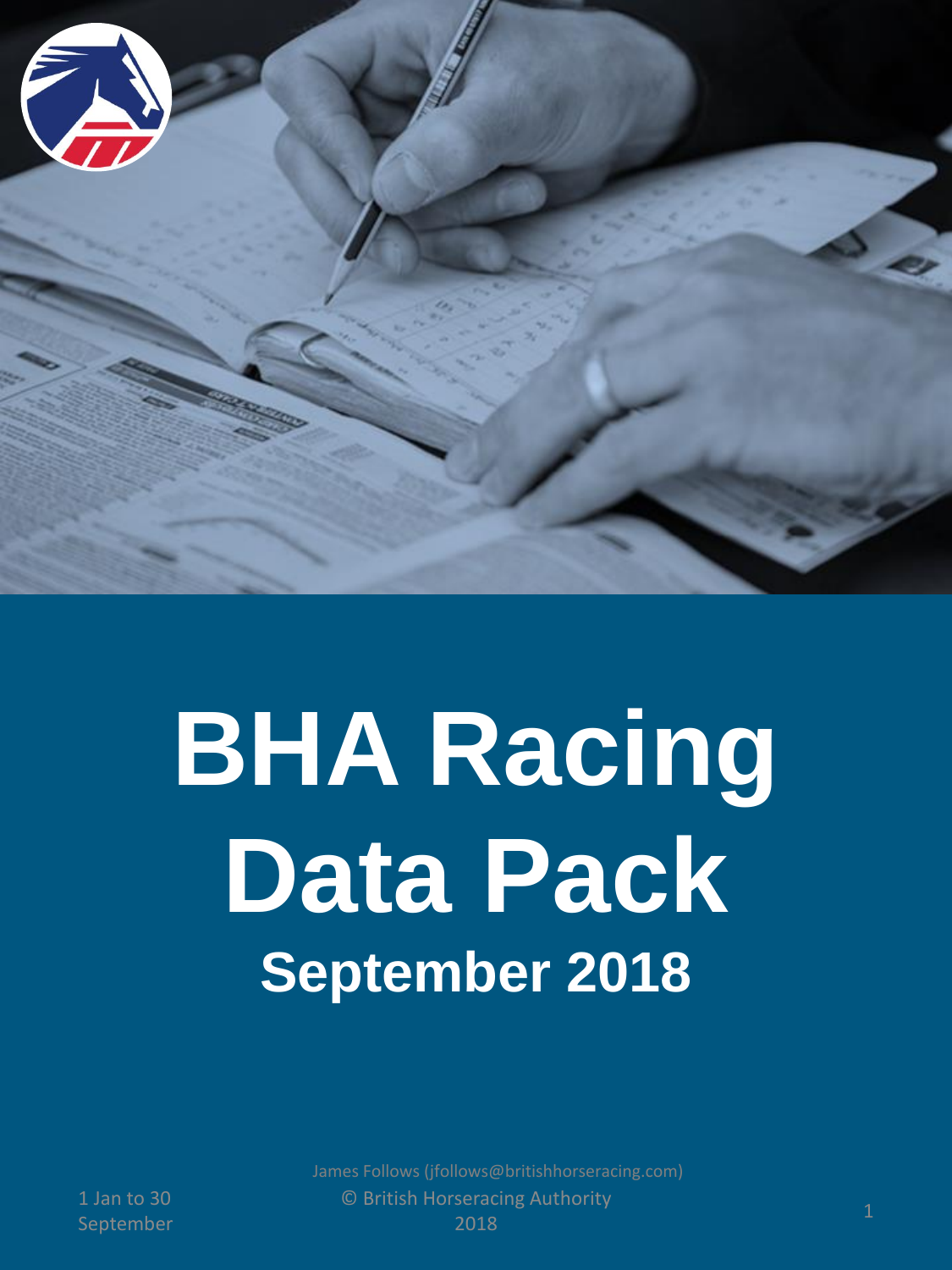# **Fixtures (YTD)**

| , intuito ociliculator |       |       |       |       |       |
|------------------------|-------|-------|-------|-------|-------|
| Code                   | 2014  | 2015  | 2016  | 2017  | 2018  |
| <b>Flat AWT</b>        | 209   | 211   | 222   | 236   | 247   |
| Flat Turf              | 536   | 529   | 528   | 520   | 521   |
| Jump                   | 394   | 400   | 405   | 408   | 404   |
| <b>Total</b>           | 1,139 | 1,140 | 1,155 | 1,164 | 1,172 |

#### Fixtures Scheduled

*Note: Flat includes Mixed Meetings.*



*Note: includes Additional, Rescheduled & Partially Abandoned fixtures. Flat includes Mixed.*



## Abandonments

*Note: Flat includes Mixed meetings. Not included are part abandonments.*



#### Total Abandonments

© British Horseracing Authority September <sup>2</sup> James Follows (jfollows@britishhorseracing.com)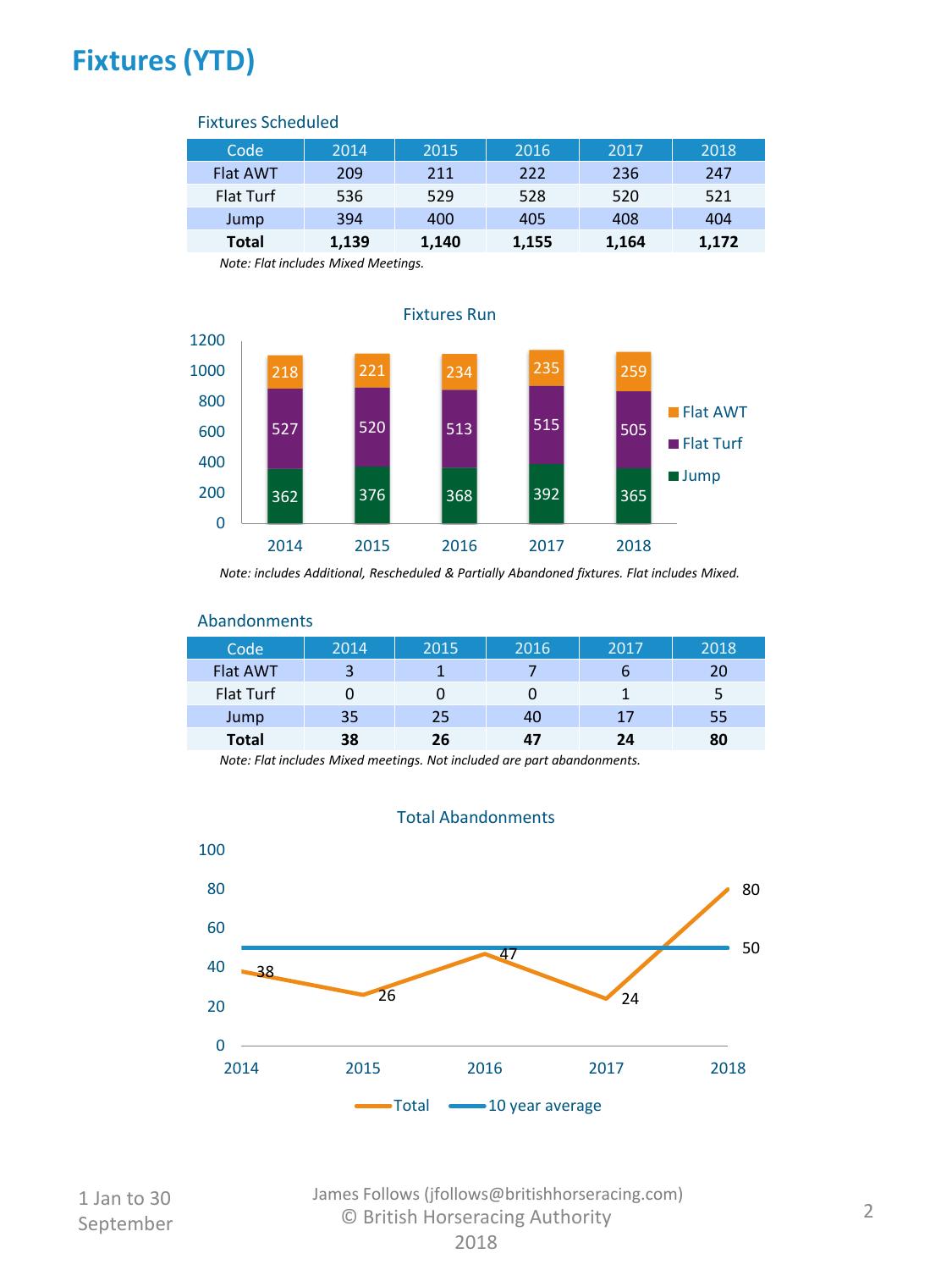| $191111$ $M = 50$ |      |      |      |      |      |
|-------------------|------|------|------|------|------|
|                   | 2014 | 2015 | 2016 | 2017 | 2018 |
| Firm              | 17   | 13   | 4    | 12   | 17   |
| Good to Firm      | 209  | 219  | 213  | 186  | 266  |
| Good              | 307  | 334  | 286  | 300  | 271  |
| Good to Soft      | 151  | 163  | 147  | 179  | 86   |
| Soft              | 129  | 128  | 161  | 171  | 139  |
| Heavy             | 72   | 39   | 70   | 59   | 88   |

#### Turf Fixtures by Going

*Note: Going taken from last turf race of fixture. Four Jumpers' Bumpers meetings held in 2014, three Jumpers' Bumpers meetings held in 2018*



#### Turf Fixtures by Going

#### Total Race Values (£ 000's)

| Code            | 2014   | 2015    | 2016    | 2017    | 2018    |
|-----------------|--------|---------|---------|---------|---------|
| <b>Flat AWT</b> | 9,846  | 11.114  | 12,952  | 13.472  | 18,684  |
| Flat Turf       | 57,537 | 62.147  | 63,435  | 65,792  | 74.228  |
| Jump            | 26,599 | 28,086  | 29.949  | 31.574  | 35,493  |
| Total           | 93,982 | 101,347 | 106,335 | 110,839 | 128,406 |

*Note: 2018 Includes Appearance Money Scheme*



#### Average Race Values (£) (by race)

| Code            | 2014   | 2015   | 2016   | 2017   | 2018   |
|-----------------|--------|--------|--------|--------|--------|
| <b>Flat AWT</b> | 6.074  | 7.061  | 7.835  | 8,101  | 9.970  |
| Flat Turf       | 15.894 | 17,258 | 17.809 | 18,070 | 20.892 |
| Jump            | 10.493 | 10.929 | 11.814 | 11.795 | 14.079 |
| Total           | 12,086 | 13,085 | 13,721 | 13,888 | 16,156 |

*Note: 2018 Includes Appearance Money Scheme*

James Follows (jfollows@britishhorseracing.com)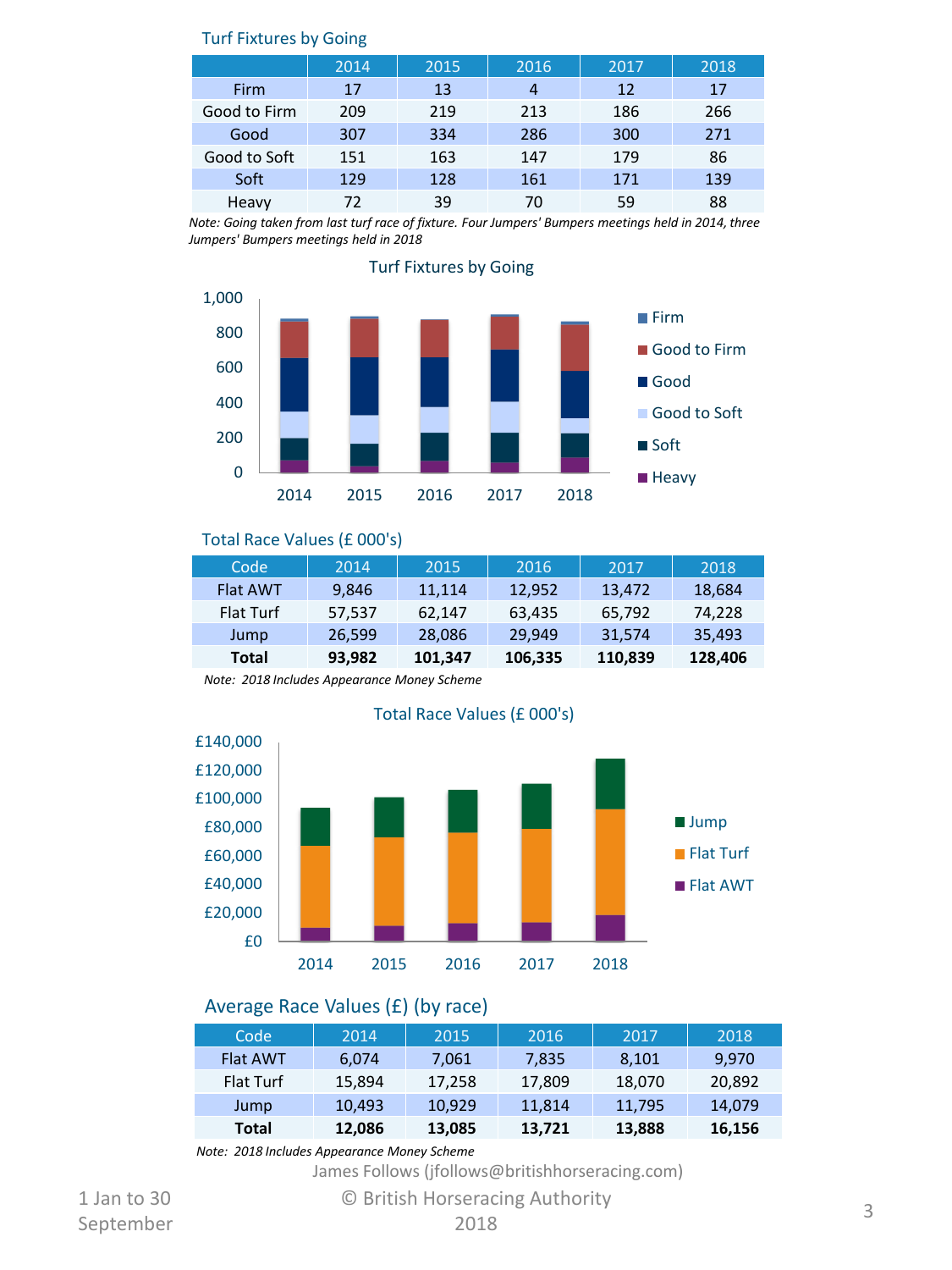# **Races (YTD)**

| Races Run            |       |       |       |       |       |
|----------------------|-------|-------|-------|-------|-------|
| Code                 | 2014  | 2015  | 2016  | 2017  | 2018  |
| <b>Flat AWT</b>      | 1,621 | 1,574 | 1,653 | 1,663 | 1,874 |
| Flat Turf            | 3,620 | 3,601 | 3,562 | 3,641 | 3,553 |
| <b>Steeple Chase</b> | 899   | 892   | 880   | 943   | 888   |
| Hurdle               | 1,314 | 1,386 | 1,379 | 1,451 | 1,348 |
| <b>NHF</b>           | 228   | 198   | 189   | 193   | 205   |
| Hunter Chase         | 94    | 94    | 87    | 90    | 80    |

## **Total 7,776 7,745 7,750 7,981 7,948** Percentage of Races Run by Type

| 2.9%<br>16.9% | 2.6%<br>17.9% | 2.4%<br>17.8% | 2.4%<br>18.2% | 2.6%<br>17.0% |
|---------------|---------------|---------------|---------------|---------------|
| 11.6%         | 11.5%         | 11.4%         | 11.8%         | 11.2%         |
| 46.6%         | 46.5%         | 46.0%         | 45.6%         | 44.7%         |
| 20.8%         | 20.3%         | 21.3%         | 20.8%         | 23.6%         |
| 2014          | 2015          | 2016          | 2017          | 2018          |

■ Flat Turf ■ Flat AW ■ Steeple Chase ■ Hurdle ■ NHF ■ Hunter Chase

| <b>Average Field Size</b> |      |      |      |      |      |  |  |
|---------------------------|------|------|------|------|------|--|--|
| Code                      | 2014 | 2015 | 2016 | 2017 | 2018 |  |  |
| <b>Flat AWT</b>           | 8.30 | 8.48 | 8.61 | 9.00 | 8.86 |  |  |
| Flat Turf                 | 8.91 | 8.96 | 9.01 | 8.95 | 8.88 |  |  |
| Jump                      | 8.34 | 8.37 | 8.48 | 8.00 | 8.46 |  |  |
| <b>Total</b>              | 8.60 | 8.67 | 8.75 | 8.64 | 8.74 |  |  |



© British Horseracing Authority 2018 a start of the september and the september of the september of the september of the september of the september  $2018$ James Follows (jfollows@britishhorseracing.com)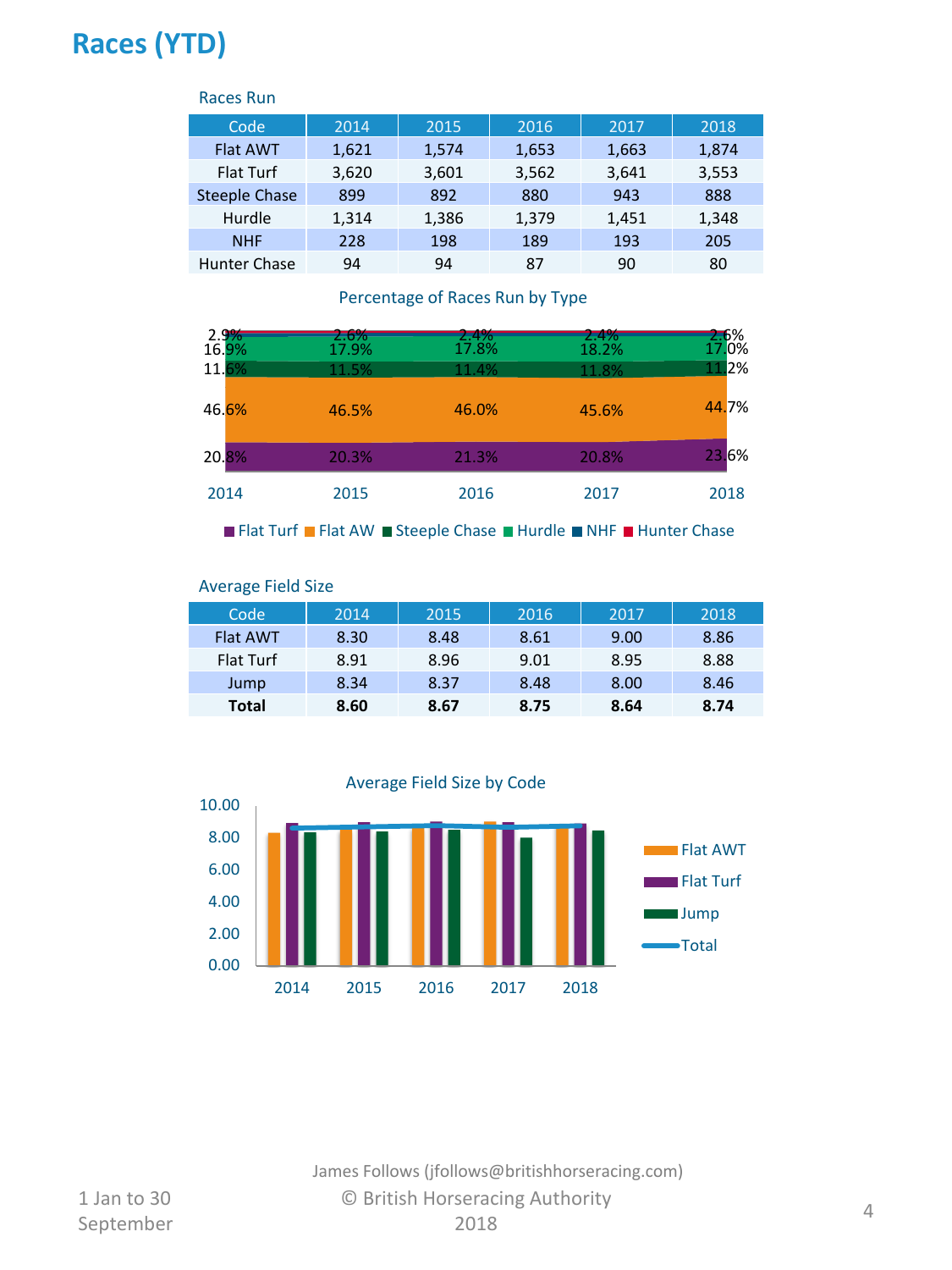Entries

| Code            | 2014    | 2015    | 2016    | 2017    | 2018    |
|-----------------|---------|---------|---------|---------|---------|
| <b>Flat AWT</b> | 26,109  | 24,727  | 26,624  | 27,687  | 31,114  |
| Flat Turf       | 78,685  | 78,195  | 76,847  | 79,862  | 74,273  |
| Jump            | 49,300  | 50,002  | 51,669  | 50,056  | 49,478  |
| Total           | 154,094 | 152,924 | 155,140 | 157,605 | 154,865 |



**Declarations** 

| Code            | 2014   | 2015   | 2016   | 2017   | 2018   |
|-----------------|--------|--------|--------|--------|--------|
| <b>Flat AWT</b> | 14,533 | 14,211 | 15,232 | 16,046 | 17,677 |
| Flat Turf       | 36,234 | 36,157 | 35,992 | 36,758 | 34,291 |
| Jump            | 22,784 | 23,111 | 23,436 | 23,080 | 22,695 |
| Total           | 73,551 | 73,479 | 74,660 | 75,884 | 74,663 |



© British Horseracing Authority 2018 September <sup>5</sup> James Follows (jfollows@britishhorseracing.com)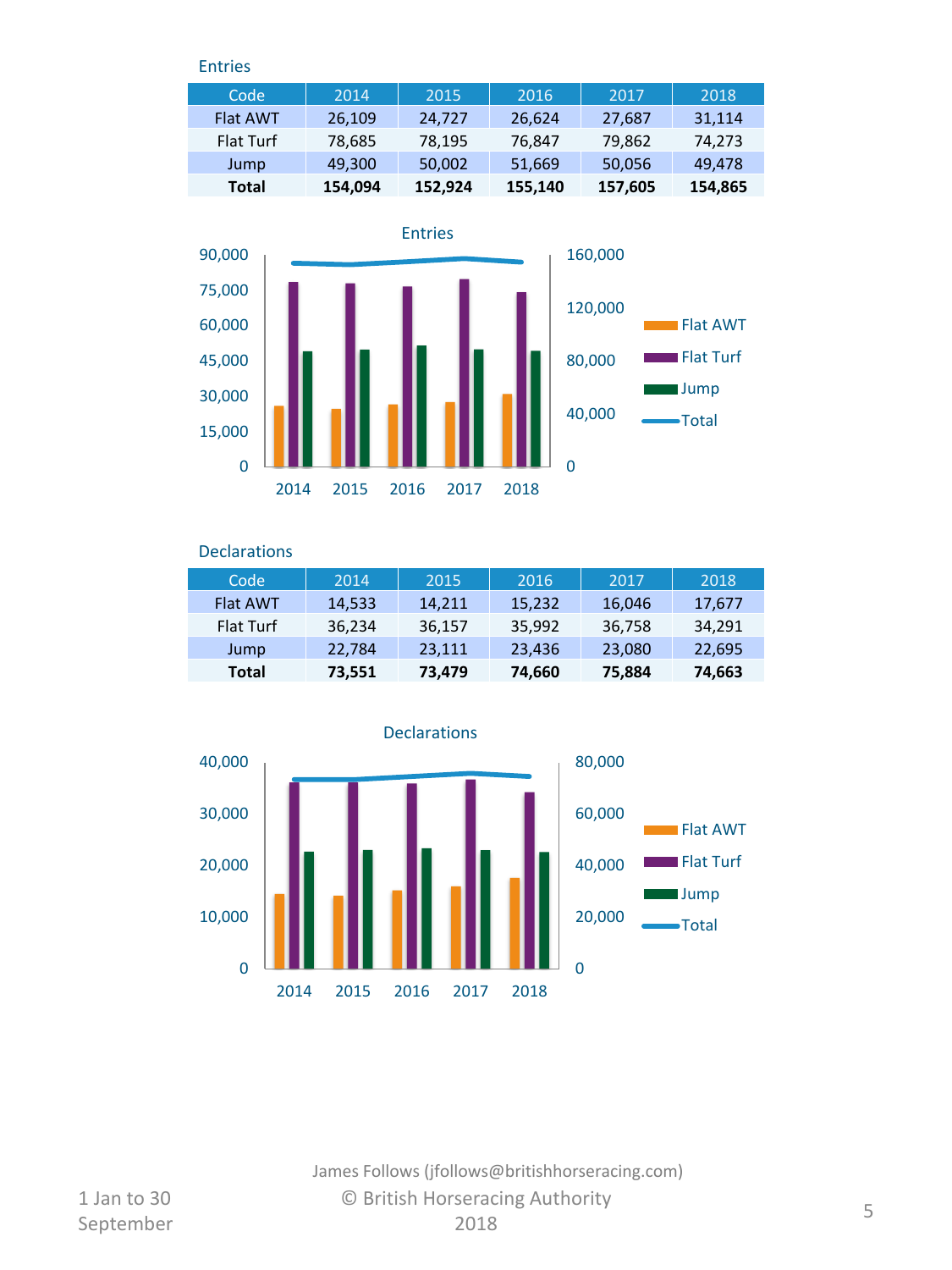Eliminations

| Code            | 2014  | 2015  | 2016  | 2017  | 2018  |
|-----------------|-------|-------|-------|-------|-------|
| <b>Flat AWT</b> | 958   | 872   | 822   | 1,668 | 1,714 |
| Flat Turf       | 2.127 | 2,406 | 2,160 | 2,180 | 2,015 |
| Jump            | 743   | 692   | 677   | 572   | 573   |
| Total           | 3,828 | 3,970 | 3,659 | 4.420 | 4,302 |



#### Proportion of Races which were Handicaps or WFA

| Code/Type       | 2014  | 2015  | 2016  | 2017  | 2018  |
|-----------------|-------|-------|-------|-------|-------|
| <b>Flat WFA</b> | 32.3% | 32.0% | 31.4% | 31.1% | 30.8% |
| Flat Hcap       | 67.7% | 68.0% | 68.6% | 68.9% | 69.2% |
| <b>Jump WFA</b> | 40.6% | 39.0% | 38.8% | 38.3% | 38.9% |
| Jump Hcap       | 59.4% | 61.0% | 61.2% | 61.7% | 61.1% |



1 Jan to 30

© British Horseracing Authority September <sup>6</sup> James Follows (jfollows@britishhorseracing.com)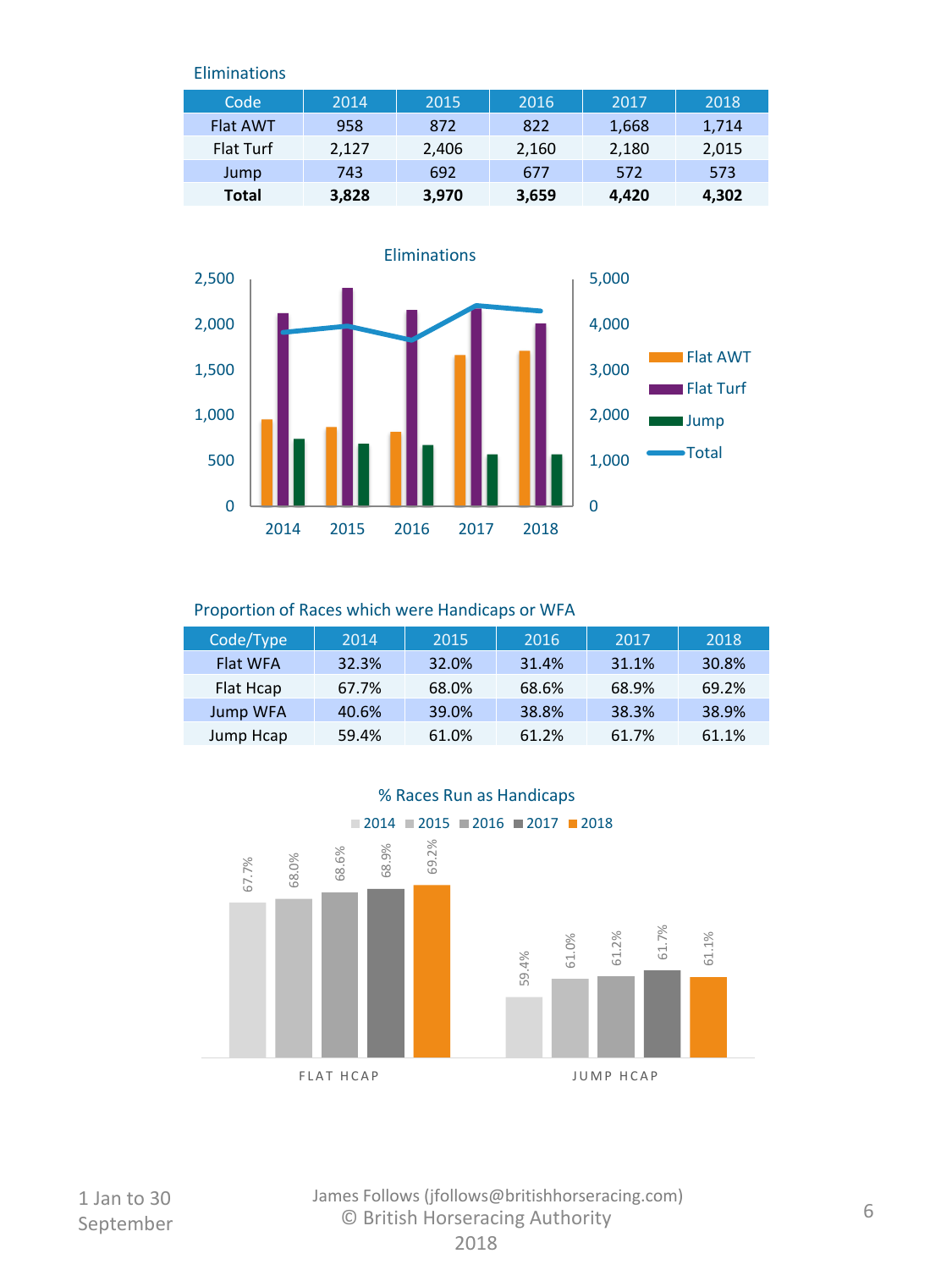#### Runners

| Code             | 2014   | 2015   | 2016   | 2017   | 2018   |
|------------------|--------|--------|--------|--------|--------|
| <b>Flat AWT</b>  | 13,457 | 13,343 | 14,229 | 14,975 | 16,608 |
| <b>Flat Turf</b> | 32,252 | 32,276 | 32,080 | 32,595 | 31,538 |
| Jump             | 21,145 | 21,522 | 21,504 | 21,418 | 21,316 |
| Total            | 66,854 | 67,141 | 67,813 | 68,988 | 69,462 |

#### Individual Runners

| Code         | 2014   | 2015   | 2016   | 2017   | 2018   |
|--------------|--------|--------|--------|--------|--------|
| Flat         | 8.992  | 9,035  | 9,263  | 9,638  | 9,752  |
| Jump         | 6,172  | 6,340  | 6,256  | 6,290  | 6,334  |
| Dual         | 764    | 756    | 714    | 653    | 635    |
| <b>Total</b> | 15,928 | 16,131 | 16,233 | 16,581 | 16,721 |

Runners vs. Individual Runners



#### Average No. of Runs per Horse

| Code         | 2014 | 2015 | 2016 | 2017 | 2018 |
|--------------|------|------|------|------|------|
| Flat         | 4.69 | 4.66 | 4.64 | 4.62 | 4.64 |
| Jump         | 3.05 | 3.03 | 3.09 | 3.08 | 3.06 |
| <b>Total</b> | 4.20 | 4.16 | 4.18 | 4.16 | 4.15 |

#### Non-Runners

| Code            | 2014  | 2015  | 2016  | 2017  | 2018  |
|-----------------|-------|-------|-------|-------|-------|
| <b>Flat AWT</b> | 1,076 | 868   | 1,003 | 1,071 | 1,069 |
| Flat Turf       | 3.982 | 3,881 | 3.912 | 4,163 | 2,753 |
| Jump            | 1,639 | 1,589 | 1,932 | 1,662 | 1,379 |
| Total           | 6,697 | 6,338 | 6,847 | 6,896 | 5,201 |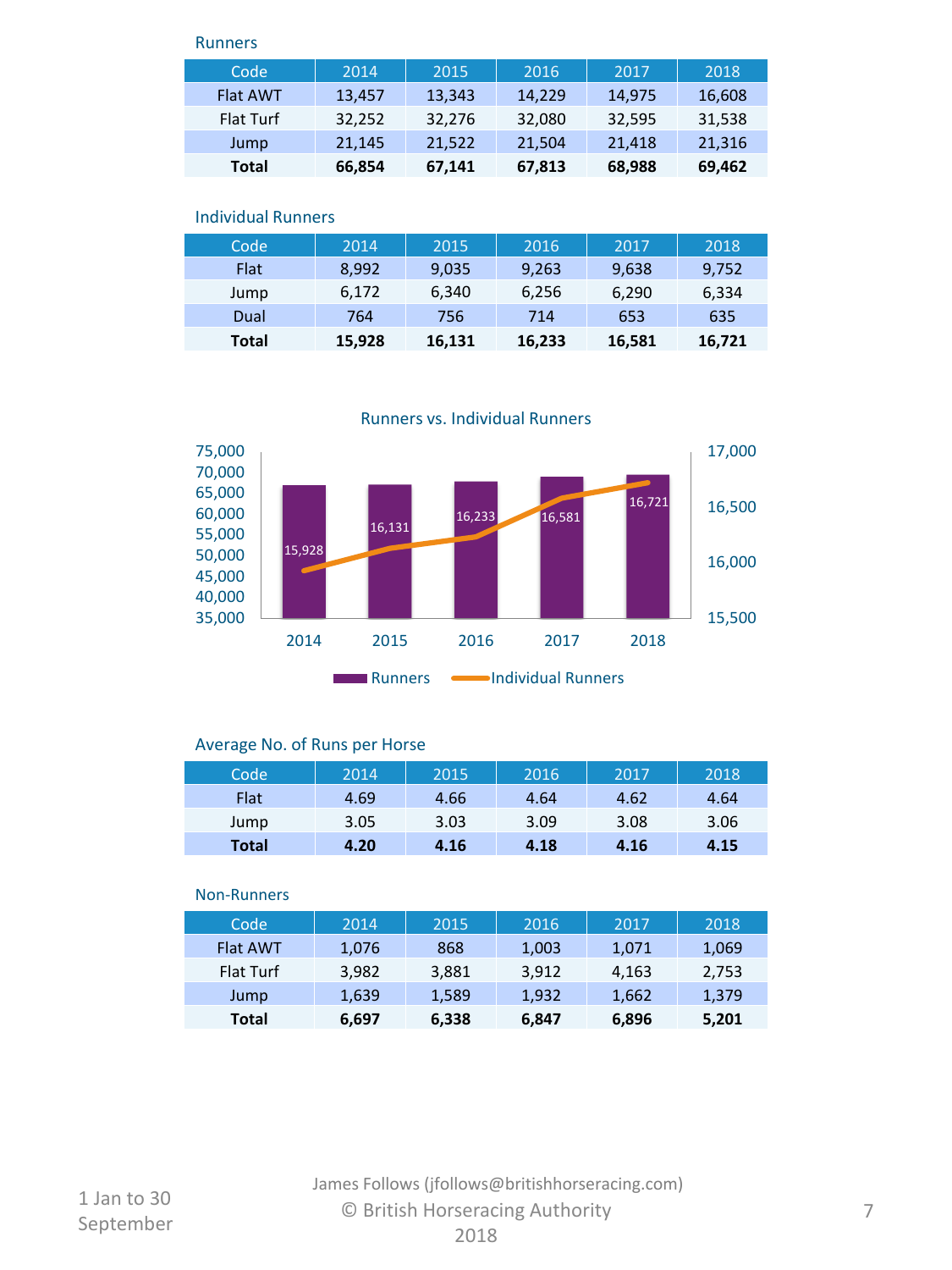

#### Non-Runners as a % of Declarations

| Code            | 2014  | 2015  | 2016  | 2017  | 2018 |
|-----------------|-------|-------|-------|-------|------|
| <b>Flat AWT</b> | 7.4%  | 6.1%  | 6.6%  | 6.7%  | 6.0% |
| Flat Turf       | 11.0% | 10.7% | 10.9% | 11.3% | 8.0% |
| Jump            | 7.2%  | 6.9%  | 8.2%  | 7.2%  | 6.1% |
| Total           | 9.1%  | 8.6%  | 9.2%  | 9.1%  | 7.0% |



#### Number of Divisions

| Code | <b>Type</b> | 2017 | 2018 | $17 - 18 +/-$ |
|------|-------------|------|------|---------------|
| Flat | Hcap        | 146  | 149  | 2.1%          |
| Flat | WFA         | 65   | 69   | 6.2%          |
| Jump | Hcap        | 22   | 24   | 9.1%          |
| Jump | <b>WFA</b>  | 17   | 20   | 17.6%         |

## © British Horseracing Authority  $2018$  and  $\frac{1}{2018}$  and  $\frac{1}{2018}$  and  $\frac{1}{2018}$  and  $\frac{1}{2018}$  and  $\frac{1}{2018}$  and  $\frac{1}{2018}$  and  $\frac{1}{2018}$  and  $\frac{1}{2018}$  and  $\frac{1}{2018}$  and  $\frac{1}{2018}$  and  $\frac{1}{2018}$  and  $\frac{1}{2018}$  and  $\frac{1}{$ James Follows (jfollows@britishhorseracing.com)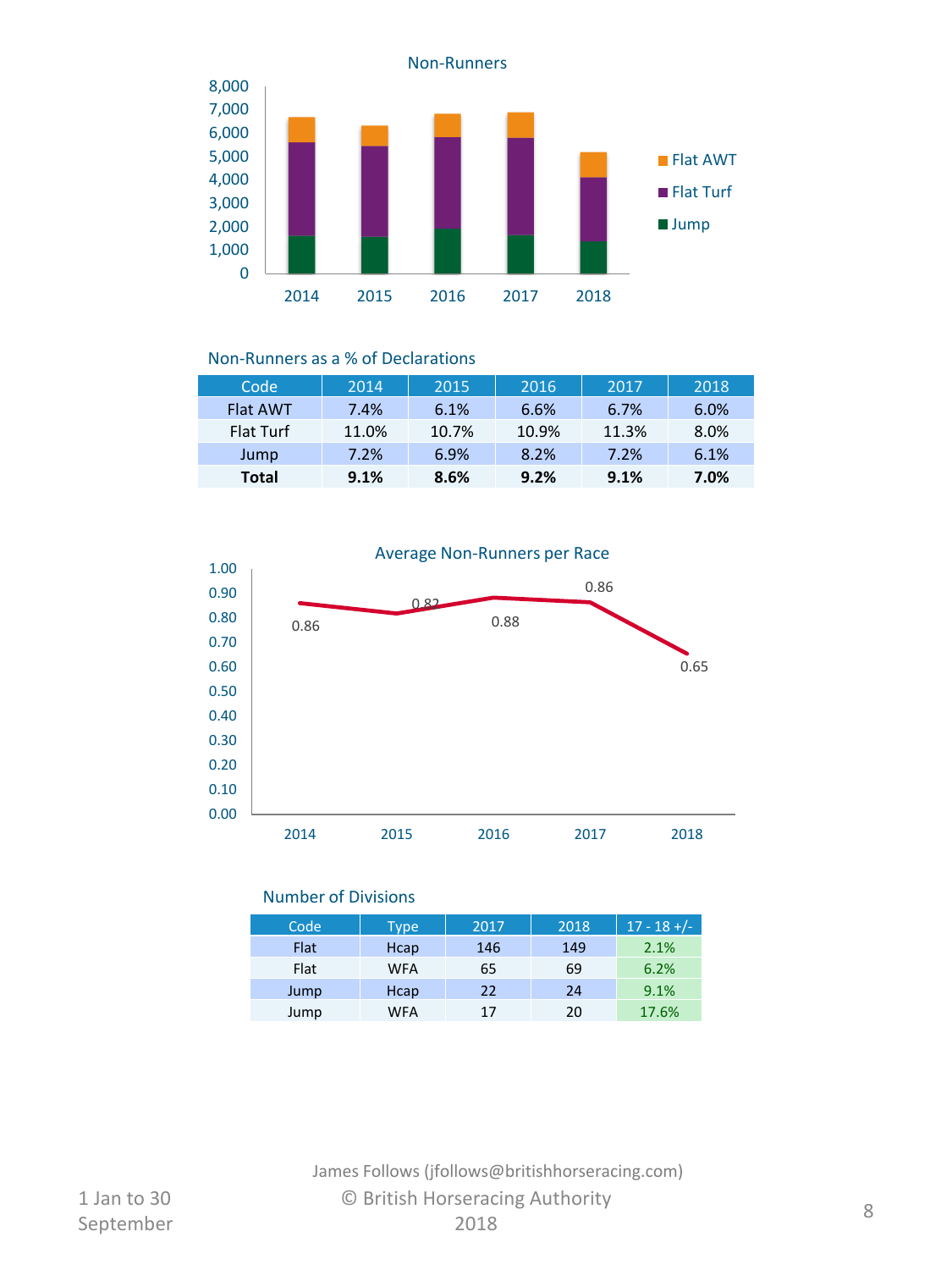|                       | 2014  | 2015  | 2016  | 2017  | 2018  |
|-----------------------|-------|-------|-------|-------|-------|
| <b>FLAT</b>           | 8.72  | 8.82  | 8.88  | 8.97  | 8.87  |
| Pattern/Listed        | 9.07  | 9.02  | 8.98  | 9.27  | 8.62  |
| Handicap              | 8.96  | 9.10  | 9.18  | 9.23  | 9.06  |
| <b>WFA Conditions</b> | 6.61  | 6.16  | 6.41  | 6.77  | 6.60  |
| Maiden                | 8.72  | 8.66  | 8.78  | 8.60  | 9.49  |
| <b>Novice</b>         | 4.93  | 5.08  | 7.36  | 8.58  | 8.40  |
| Sellers/Claimers      | 6.97  | 6.98  | 6.98  | 7.40  | 7.76  |
| <b>Auction Races</b>  | 8.09  | 8.09  | 8.12  | 8.24  | 8.67  |
| <b>Sales Races</b>    | 15.43 | 14.83 | 14.80 | 21.33 | 22.33 |
|                       |       |       |       |       |       |
| <b>STEEPLE CHASE</b>  | 7.21  | 7.29  | 7.57  | 7.14  | 7.35  |
| Pattern/Listed        | 11.30 | 11.28 | 11.27 | 11.17 | 10.82 |
| Handicap              | 7.28  | 7.29  | 7.64  | 7.18  | 7.44  |
| Maiden/Novice         | 4.74  | 4.86  | 4.74  | 4.55  | 4.48  |
| <b>WFA Conditions</b> | 6.40  | 6.67  | 7.00  | 7.00  | 7.43  |
|                       |       |       |       |       |       |
| <b>HURDLE</b>         | 8.89  | 8.89  | 8.99  | 8.43  | 9.13  |
| Pattern/Listed        | 11.54 | 11.24 | 10.94 | 11.03 | 11.36 |
| Handicap              | 9.12  | 9.19  | 9.51  | 8.87  | 9.62  |
| Maiden/Novice         | 8.42  | 8.28  | 8.05  | 7.53  | 8.20  |
| <b>WFA Conditions</b> | 4.50  | 5.33  | 4.00  | 3.00  | 4.00  |
| Sellers/Claimers      | 7.48  | 7.76  | 8.00  | 7.44  | 7.62  |
|                       |       |       |       |       |       |
| <b>NHF RACES</b>      | 9.41  | 9.31  | 8.86  | 8.84  | 8.89  |
| <b>HUNTER CHASES</b>  | 8.97  | 9.02  | 8.78  | 8.30  | 8.21  |

#### Average Field Size (by race type)

### Average Field Size by Race Type



© British Horseracing Authority 2018 example by the contraction of the contraction of the contraction of the contraction of the contraction of the contraction of the contraction of the contraction of the contraction of the contraction of the contraction of th James Follows (jfollows@britishhorseracing.com)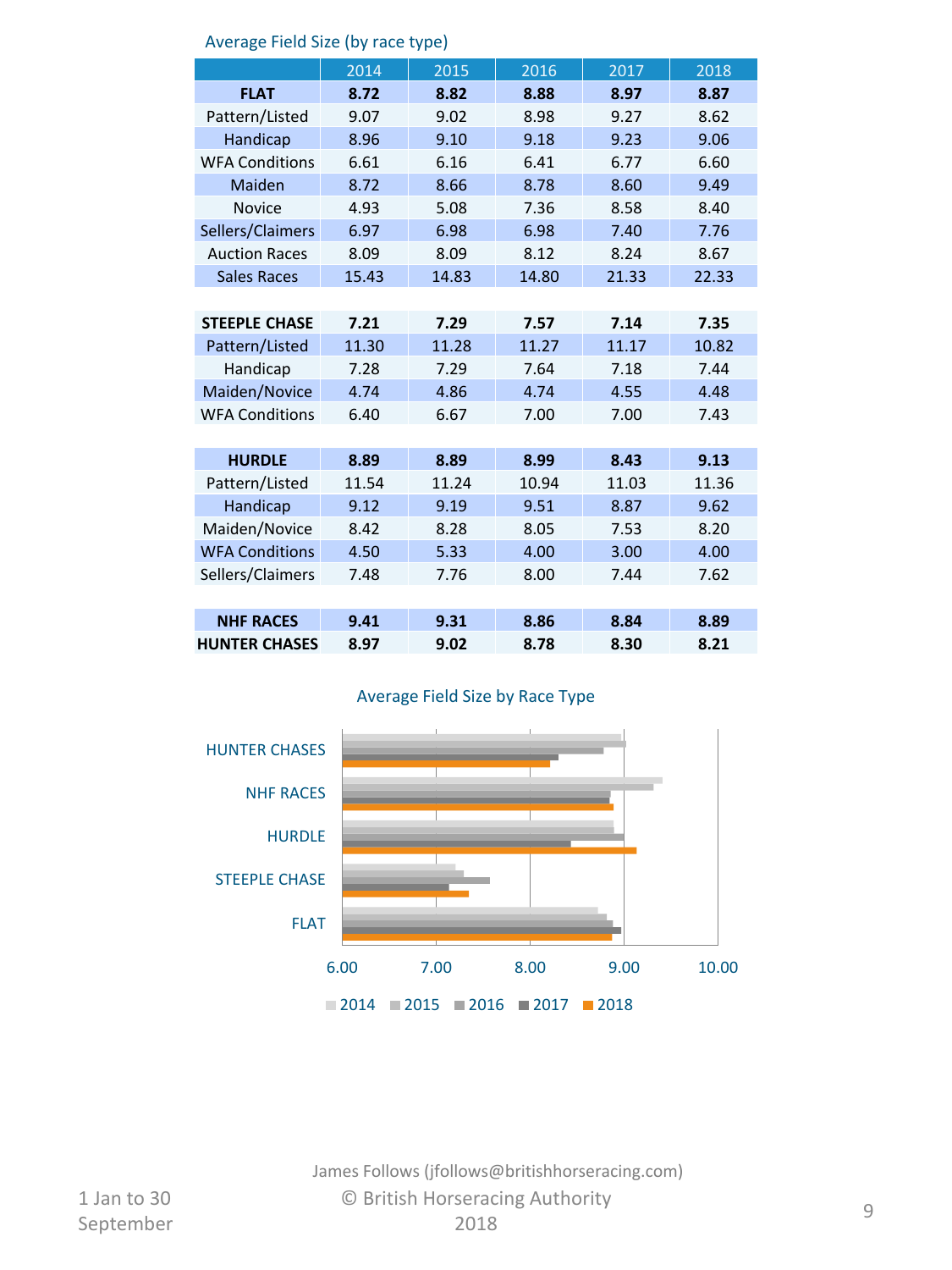## **Horses in Training (YTD Totals)**

| .           |        |        |        |        |        |
|-------------|--------|--------|--------|--------|--------|
| Code        | 2014   | 2015   | 2016   | 2017   | 2018   |
| <b>Flat</b> | 12,555 | 13,033 | 13,622 | 13,785 | 13,975 |
| Jump        | 8,153  | 8.141  | 8,382  | 8.222  | 8,662  |
| Dual        | 773    | 798    | 1.143  | 1,283  | 1,415  |
| Total*      | 21,027 | 21,378 | 21,739 | 22,141 | 22,549 |

All

*Note: Excludes Hunters. All HIT Figures are a count of every individual horse registered as in training, year to date. Some horses have been reclassified as Dual if running over both codes in the preceding 90 days. \* Horses switching codes mid-year only counted once.*



| Flat            |        |        |        |        |        |
|-----------------|--------|--------|--------|--------|--------|
| Age             | 2014   | 2015   | 2016   | 2017   | 2018   |
| 2y <sub>o</sub> | 4.147  | 4,443  | 4,442  | 4,543  | 4,478  |
| 3yo             | 3,676  | 3,821  | 4.048  | 4.102  | 4,240  |
| 4yo             | 1,862  | 1,898  | 2,064  | 2,135  | 2,143  |
| $5vo+$          | 2,870  | 2,871  | 3,068  | 3,005  | 3,114  |
| <b>Total</b>    | 12,555 | 13,033 | 13,622 | 13,785 | 13,975 |



1 Jan to 30

© British Horseracing Authority 2018 September 10<br>September 2018 2018 James Follows (jfollows@britishhorseracing.com)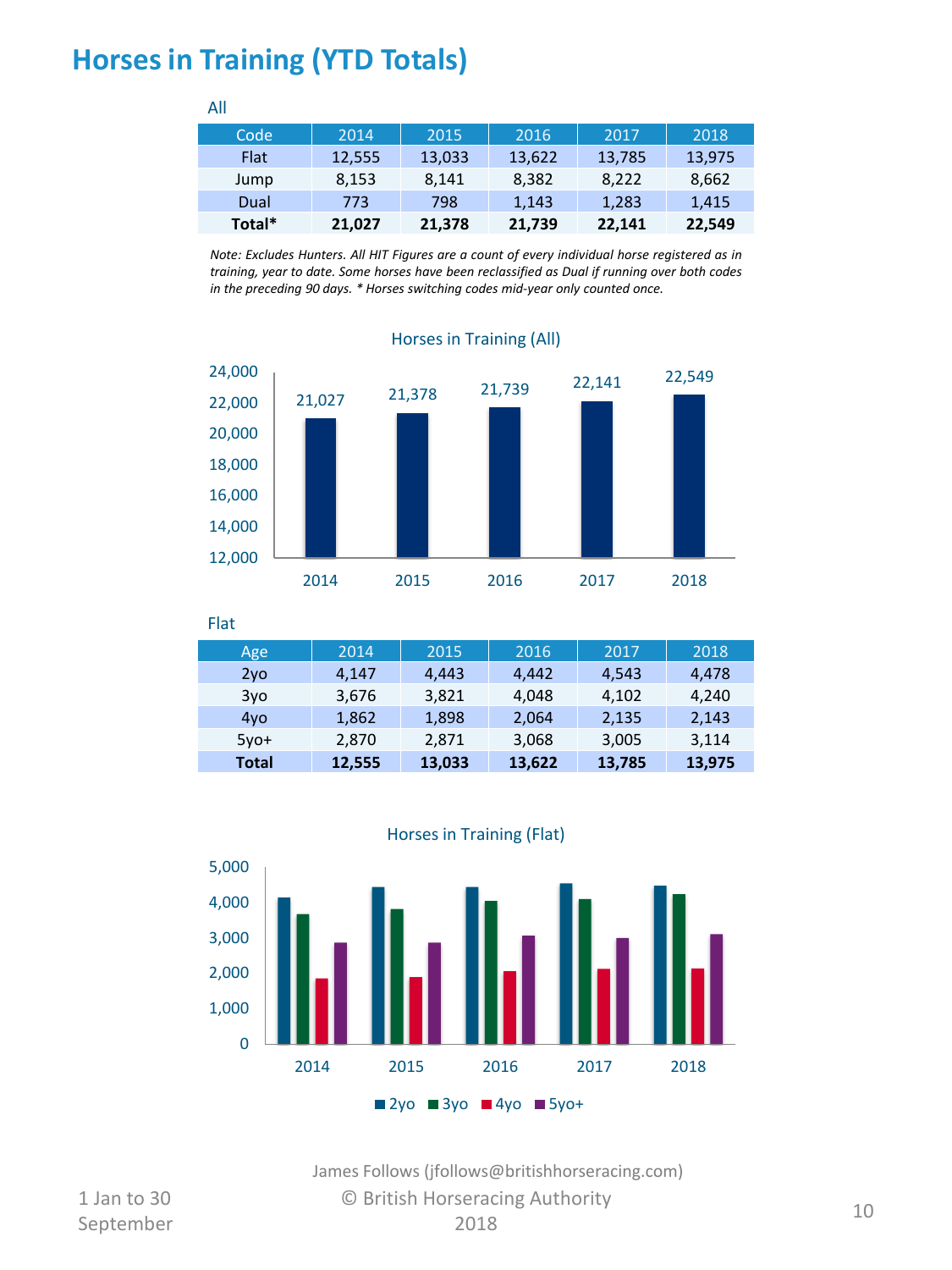| Jump         |       |       |       |       |       |
|--------------|-------|-------|-------|-------|-------|
| Age          | 2014  | 2015  | 2016  | 2017  | 2018  |
| 3vo          | 379   | 354   | 315   | 270   | 292   |
| $4-5y$ o     | 2,617 | 2,576 | 2,803 | 2,773 | 2,904 |
| $6-7y$ o     | 2.692 | 2,804 | 2,665 | 2,582 | 2,815 |
| $8-9vo$      | 1,635 | 1,559 | 1,682 | 1,650 | 1,644 |
| $10$ vo+     | 830   | 848   | 917   | 947   | 1,007 |
| <b>Total</b> | 8,153 | 8,141 | 8,382 | 8,222 | 8,662 |

*Note: Excludes Hunters.*



 $\blacksquare$  3yo  $\blacksquare$  4-5yo  $\blacksquare$  6-7yo  $\blacksquare$  8-9yo  $\blacksquare$  10yo+

Dual

| Age    | 2014 | 2015 | 2016  | 2017  | 2018  |
|--------|------|------|-------|-------|-------|
| 3yo    | 91   | 88   | 106   | 155   | 196   |
| 4yo    | 190  | 185  | 284   | 368   | 374   |
| $5vo+$ | 492  | 525  | 753   | 760   | 845   |
| Total  | 773  | 798  | 1,143 | 1,283 | 1,415 |





September HIT Breakdown Code 2018





James Follows (jfollows@britishhorseracing.com)

© British Horseracing Authority 2018 September 11<br>September 2018 2018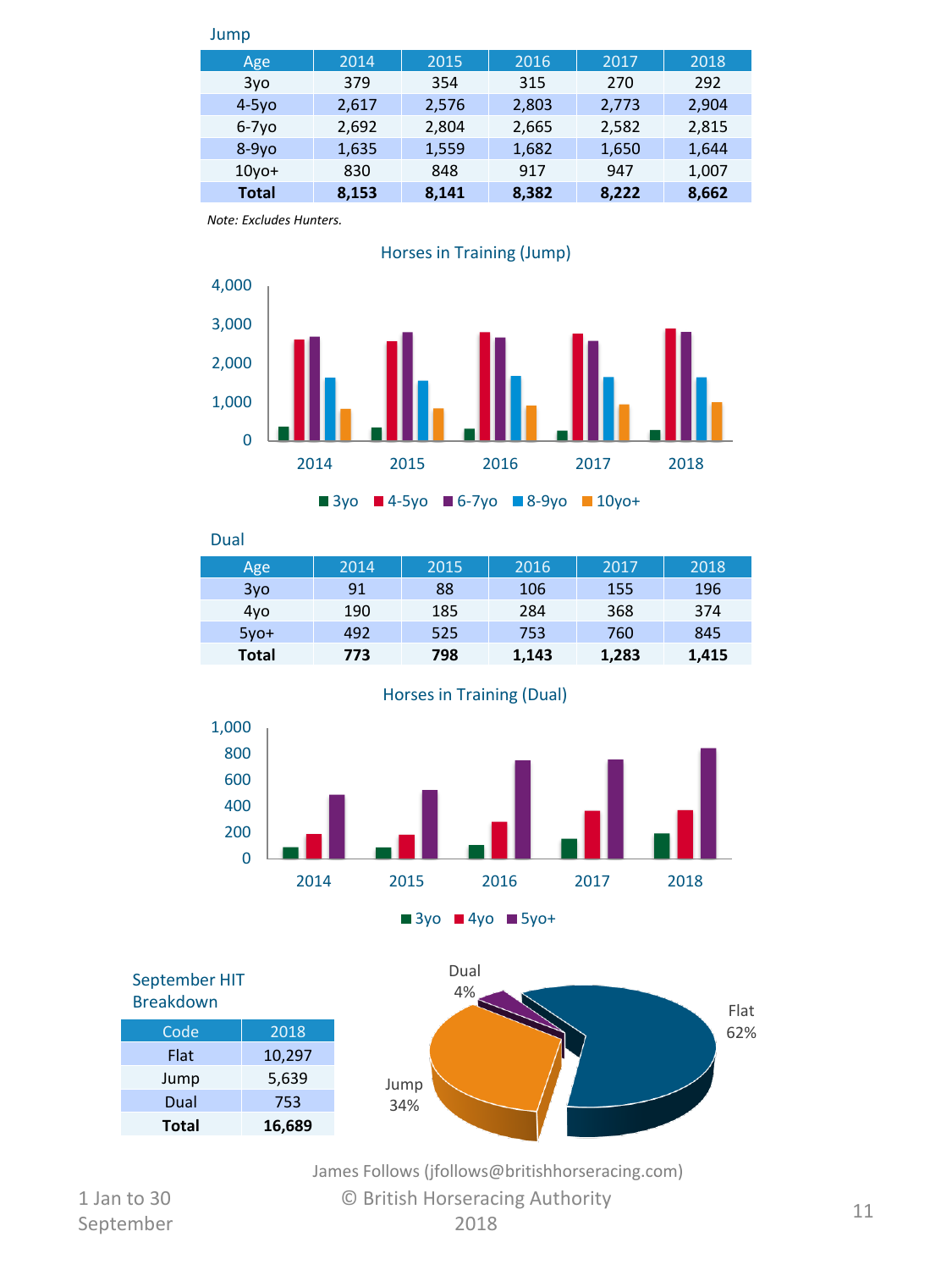# **OTHER KPIs (YTD)**

### 7 Race Cards

|           | 2014  | 2015  | 2016  | 2017  | 2018                                   |
|-----------|-------|-------|-------|-------|----------------------------------------|
| < 7 Races | 12.6% | 22.1% | 21.2% | 19.8% | 15.3%                                  |
| 7+ Races  | 87.4% | 77.9% | 78.8% | 80.2% | 84.7%                                  |
|           | 84.7% | 15.3% |       | 2018  | $\blacksquare$ < 7 Races<br>$7+$ Races |

#### Races with fewer than 6 Runners

| Code            | 2014  | 2015  | 2016  | 2017  | 2018  |
|-----------------|-------|-------|-------|-------|-------|
| <b>Flat AWT</b> | 14.8% | 12.3% | 10.7% | 9.8%  | 11.6% |
| Flat Turf       | 12.8% | 12.2% | 11.8% | 11.4% | 13.3% |
| Jump            | 19.5% | 16.4% | 18.3% | 22.2% | 19.1% |
| Total           | 15.4% | 13.6% | 13.7% | 14.7% | 14.8% |



#### Races with 8 (or more) Runners

| Code            | 2014  | 2015  | 2016  | 2017  | 2018  |
|-----------------|-------|-------|-------|-------|-------|
| <b>Flat AWT</b> | 59.2% | 61.0% | 65.1% | 70.3% | 67.7% |
| Flat Turf       | 61.6% | 63.6% | 64.0% | 64.0% | 61.0% |
| Jump            | 52.1% | 55.2% | 56.4% | 49.5% | 55.1% |
| Total           | 58.0% | 60.3% | 61.7% | 60.4% | 60.7% |

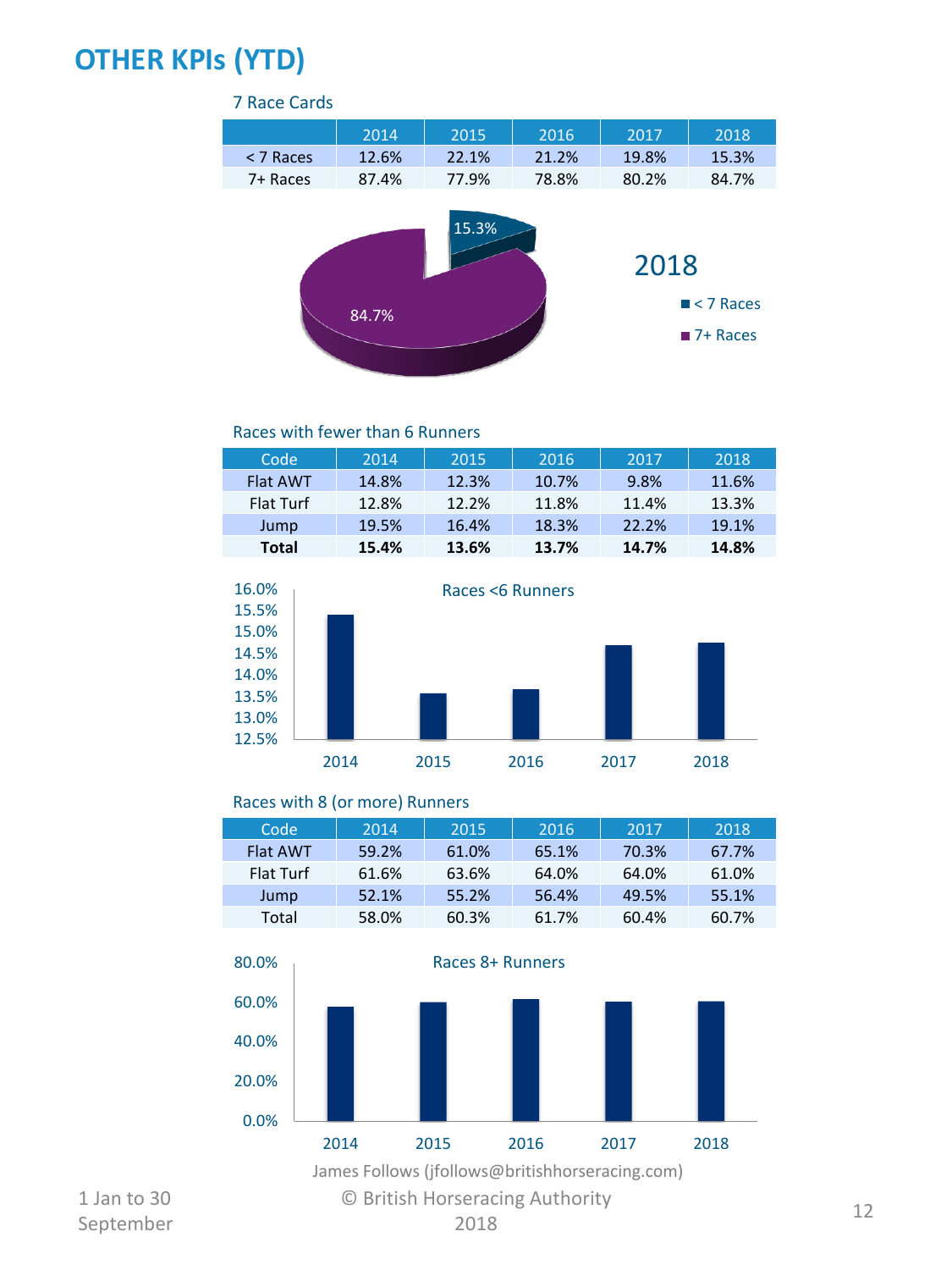#### Races with Odds On and Evens Favourites

| Code         | 2014  | 2015  | 2016  | 2017  | 2018  |
|--------------|-------|-------|-------|-------|-------|
| <b>Flat</b>  | 16.6% | 15.3% | 15.8% | 14.3% | 16.2% |
| Jump         | 22.2% | 19.8% | 20.8% | 24.2% | 23.0% |
| <b>Total</b> | 18.4% | 16.8% | 17.4% | 17.6% | 18.3% |

Races with Odds On and Evens Favourites



Races with Odds Against Favourites

| Code        | 2014  | 2015  | 2016  | 2017  | 2018  |
|-------------|-------|-------|-------|-------|-------|
| <b>Flat</b> | 83.4% | 84.7% | 84.2% | 85.7% | 83.8% |
| Jump        | 77.8% | 80.2% | 79.2% | 75.8% | 77.0% |
| Total       | 81.6% | 83.2% | 82.6% | 82.4% | 81.7% |

Races with Odds Against Favourites



#### Free to Air Televised Races

| Code  | 2014 | 2015 | 2016 | 2017 | 2018 |
|-------|------|------|------|------|------|
| Flat  | 294  | 296  | 275  | 306  | 319  |
| Jump  | 129  | 142  | 137  | 135  | 125  |
| Total | 423  | 438  | 412  | 441  | 444  |



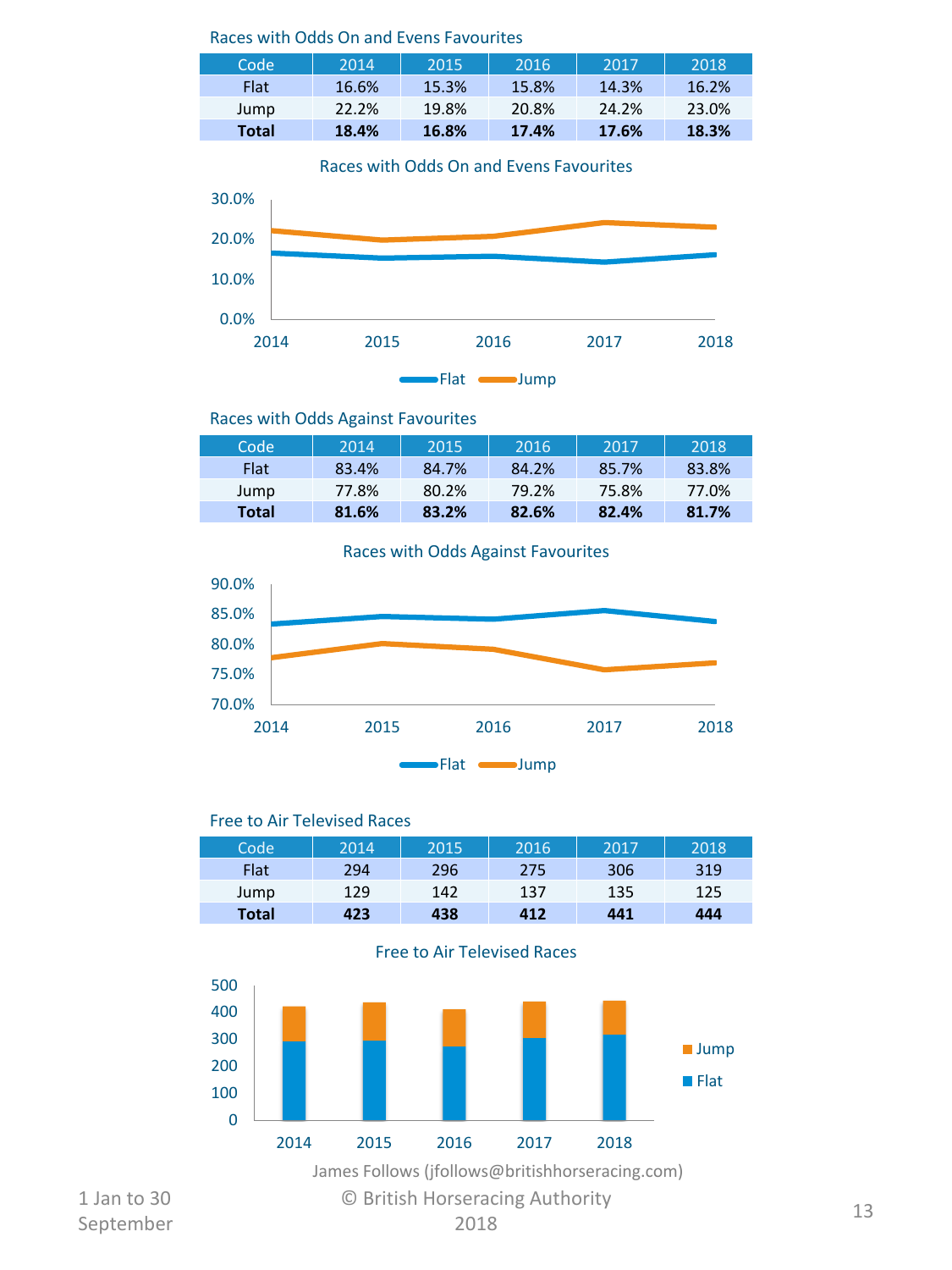#### Horses running from 1lb or 2lb above the rating band in handicaps

|      | Race             | <b>Races</b> |            | Over Weight | Over Weight |             | Over Weight's<br>Percentage of |               |
|------|------------------|--------------|------------|-------------|-------------|-------------|--------------------------------|---------------|
| Year | Type             | Affected     | <b>AFS</b> | wins        | Runners     | Strike rate | <b>Rivals Beaten</b>           | $\mathsf{IV}$ |
| 2017 | <b>AW</b>        | 535          | 9.46       | 127         | 817         | 15.5%       | 57.9%                          | 1.41          |
| 2018 | <b>AW</b>        | 653          | 9.19       | 149         | 992         | 15.0%       | 57.0%                          | 1.32          |
| 2017 | <b>Flat Turf</b> | 968          | 9.14       | 210         | 1355        | 15.5%       | 56.1%                          | 1.33          |
| 2018 | <b>Flat Turf</b> | 1018         | 9.06       | 222         | 1401        | 15.8%       | 55.6%                          | 1.32          |
| 2017 | Hurdle           | 267          | 9.89       | 35          | 334         | 10.5%       | 56.4%                          | 0.97          |
| 2018 | Hurdle           | 274          | 10.08      | 48          | 347         | 13.8%       | 52.6%                          | 1.33          |
| 2017 | Chase            | 227          | 7.81       | 41          | 310         | 13.2%       | 49.2%                          | 0.95          |
| 2018 | Chase            | 265          | 7.96       | 51          | 353         | 14.4%       | 48.0%                          | 1.08          |

#### 3yo+ Novice Stakes Penalty Carriers

| Year | No. of<br>Races<br>Affected | Average Field<br><b>Size</b> | Penalty<br><b>Carriers</b> | Winning<br>Penalty<br><b>Carriers</b> | Strike Rate | Penalty Carrier Penalty Carrier | Impact Value   Average Fav SP |
|------|-----------------------------|------------------------------|----------------------------|---------------------------------------|-------------|---------------------------------|-------------------------------|
| 2017 | $\sim$                      | $\overline{\phantom{0}}$     | $\overline{\phantom{a}}$   |                                       | -           | -                               | -                             |
| 2018 | 230                         | 7.98                         | 369                        | 116                                   | 31.4%       | 2.16                            | 2.04                          |

#### 3yo Novice Stakes Penalty Carriers

|      | No. of<br>Races          | <b>Average Field</b>     | Penalty                  | <b>Winning</b><br>Penalty |                    | Penalty Carrier Penalty Carrier |                               |
|------|--------------------------|--------------------------|--------------------------|---------------------------|--------------------|---------------------------------|-------------------------------|
| Year | Affected                 | <b>Size</b>              | <b>Carriers</b>          | <b>Carriers</b>           | <b>Strike Rate</b> |                                 | Impact Value   Average Fav SP |
| 2017 | $\overline{\phantom{a}}$ | $\overline{\phantom{0}}$ | $\overline{\phantom{a}}$ |                           | -                  |                                 | -                             |
| 2018 | 103                      | 8.55                     | 170                      | 46                        | 27.1%              | 2.02                            | 2.31                          |

#### 2yo Novice Stakes Penalty Carriers

|      | No. of<br>Races | Average Field | Penalty         | <b>Winning</b><br>Penalty |                    | Penalty Carrier Penalty Carrier |                               |
|------|-----------------|---------------|-----------------|---------------------------|--------------------|---------------------------------|-------------------------------|
| Year | Affected        | <b>Size</b>   | <b>Carriers</b> | <b>Carriers</b>           | <b>Strike Rate</b> |                                 | Impact Value   Average Fav SP |
| 2017 | 192             | 8.38          | 246             | 65                        | 26.4%              | 2.03                            | 2.52                          |
| 2018 | 210             | 8.42          | 277             | 90                        | 32.5%              | 2.46                            | 2.39                          |

#### Mares' and Fillies' Races

| Year | Code | Races | <b>Runners</b> | <b>AFS</b> | $% < 6$ runners | Avg. Prize Fund |
|------|------|-------|----------------|------------|-----------------|-----------------|
| 2017 | Flat | 668   | 5541           | 8.29       | 15.0%           | £18,735         |
| 2018 | Flat | 684   | 5585           | 8.17       | 15.8%           | £21,042         |
| 2017 | Jump | 235   | 1800           | 7.66       | 25.5%           | £8,512          |
| 2018 | Jump | 219   | 1923           | 8.78       | 15.1%           | £10,624         |

#### Flat Conditions Stakes (included within BHA handicapping trial)

| Year | <b>Races</b> | <b>Runners</b> | <b>AFS</b> | Avg Fav SP | $% < 6$ runners |
|------|--------------|----------------|------------|------------|-----------------|
| 2016 | 52           | 271            | 5.21       | 2.39       | 69.2%           |
| 2017 | 53           | 296            | 5.58       | 2.44       | 50.9%           |
| 2018 | 52           | 269            | 5.17       | 2.12       | 67.3%           |

James Follows (jfollows@britishhorseracing.com)

© British Horseracing Authority 2018 September 14<br>September 2018 2018